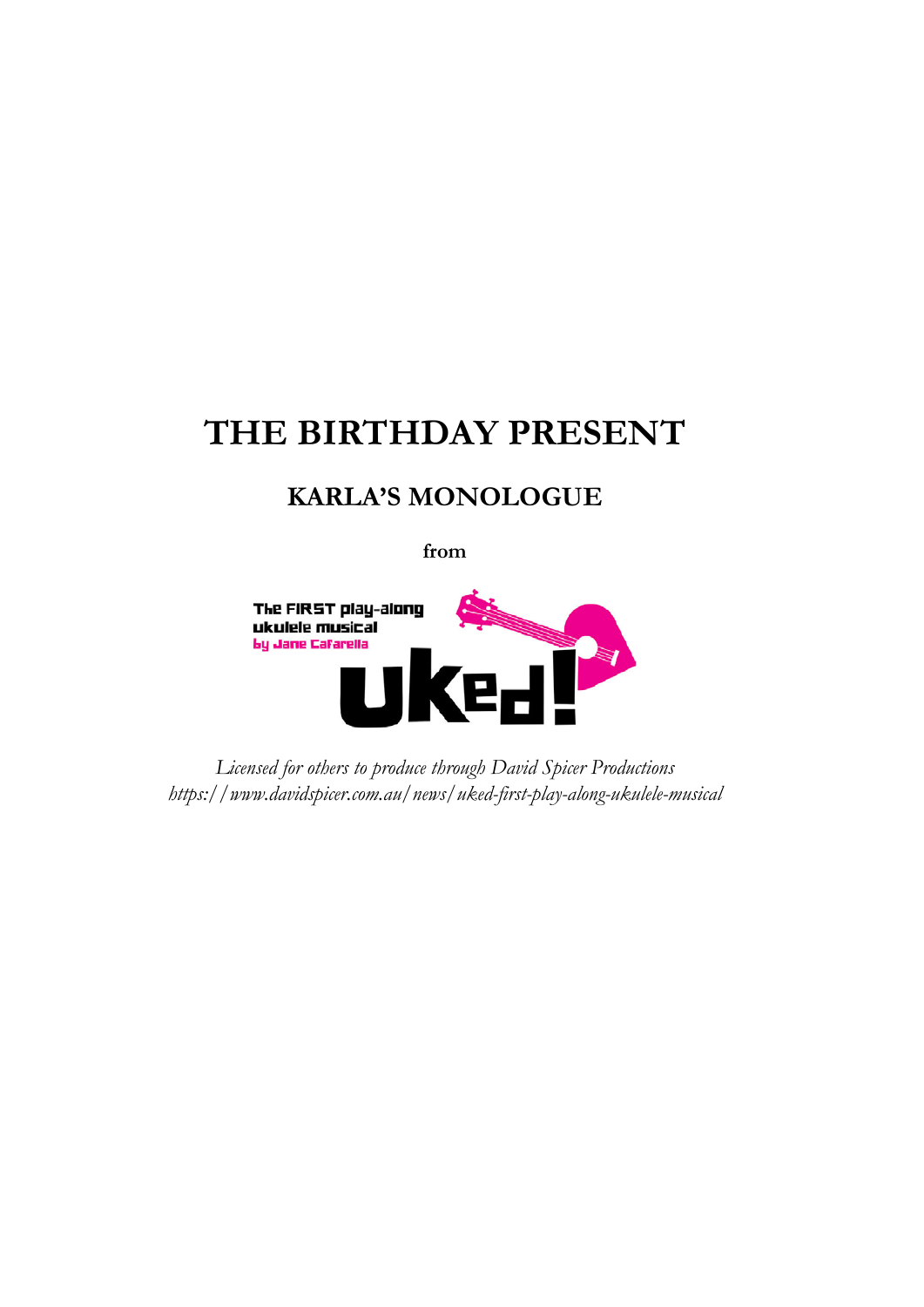# **ACT ONE**

### **SCENE ONE**

*KARLA explains to her colleague Julie via zoom how she came to buy herself a ukulele for her 50th birthday.*

Happy Birthday to me! Happy birthday to me!

Hi, Julie? I can't see you. Turn your camera on. Hello? You need to turn on your speaker. Can you hear me now?

Hi! Thanks for coming to my Zoom party. I'm Karla…I'm a certified packing expert. I've seen you in the office. You're new?

I invited the whole Pack and track team… I don't know who else is coming. It's not an official work function. I just invited everyone to be polite.

Thanks! How old do you think I am? Twenty-one? *(She mouths and makes a five and a zero with her hands).* Fifty!

OH. MY. GOD!

Actually, my *actual* birthday was last month. On the seventh.

Brian, that's my boyfriend, was gonna take me out. But he had to rehearse. He's the first violin in the West Bendigo Chamber Orchestra.

He said he'd take me out tonight instead. He said it was gonna be a surprise. And it was.

*She reads from a text on her phone.* 

*Dear Karla,*

*I'm sorry. It's just not working out. I need someone more musical.* 

*PS: It's not me. It's you.* 

*Beat.* 

That's what they all say.

More musical? Like Kylie. Guess what she plays?

*She opens her legs lewdly and pulls a face, imitating Kylie playing the cello.*

Cello!

It's okay. I'm fine. Really. Not meant to be! That's Mum's philosophy. If it doesn't happen, it wasn't meant to be, and if it does happen, it was meant to be. Win-win!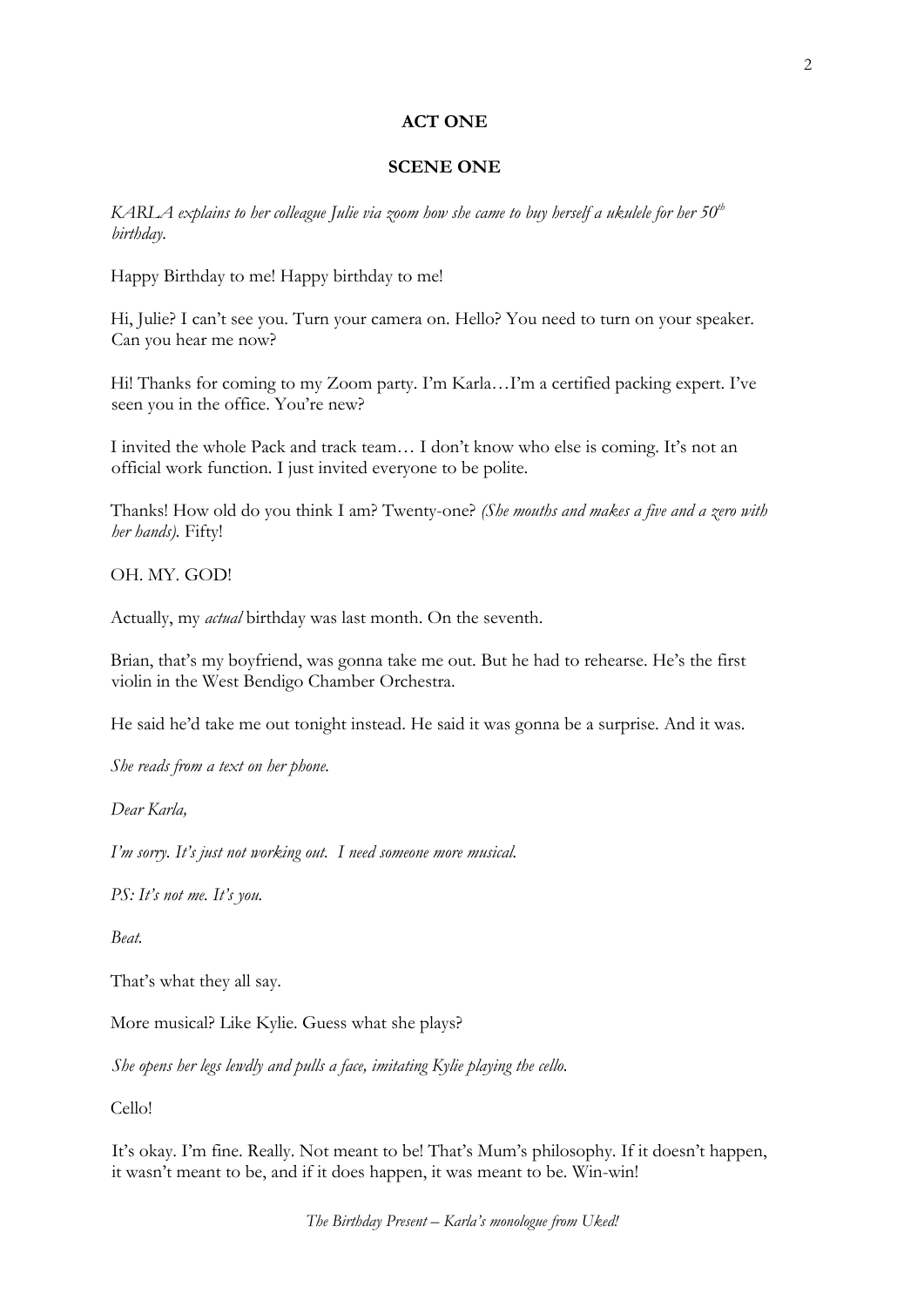She goes, "Karla, don't worry! Be happy". She says I have to forgive Brian and free myself. But that just frees him doesn't it?

So I made up a rhyme. That's what I do. It's like therapy – but cheaper.

They're not poems, 'coz real poems don't rhyme. You want them to, but they just don't.

Sometimes I'm on a tram and I'm thinking, what rhymes with melancholy? (*She considers.)* Nothing! It's like orange. Nothing rhymes with orange.

Wanna hear my rhyme? I've dedicated it to Kylie.

*She brings out a triangle and plays on the "dings".* 

I'm the FIRST triangle in the West Bendigo Chamber Orchestra. People respect you when you play in an orchestra.

# **ODE TO KYLIE**  I PLAYED THE TRIANGLE IN A CONCERTO BY LISZT

*(Politely)* (DING)

I'M SUCH A GOOD LISTENER, A BEAT I NEVER MISSED

*(Louder)* (DING)

BUT I COULDN'T COMPETE WITH KYLIE ON HER CELLO

*(Even louder)* (DING)

WITH HER TONES SO SOFT AND MELLOW *(Impatiently)* (DING, DING)

OH SHE SPREADS HER LEGS SPREAD SO WIDE *(Angrily) (*DING DING DING)

OH SHE SPREADS HER LEGS SO WIDE *(Furiously)* (DING DING DING DING)

WITH HER TONES SO SOFT AND MELLOW THAT'S KYLIE ON HER CELLO

*(Hysterically)* (DING DING DING)

HOW COULD I COMPETE WITH MY TRIANGLE SO SWEET? (Softly) (DING)

OH KYLIE, KYLIE, WHY'D YOU TAKE MY FELLOW? OH KYLIE, KYLIE, WITH YOUR TONES SO SOFT AND MELLOW.

*The Birthday Present – Karla's monologue from Uked!*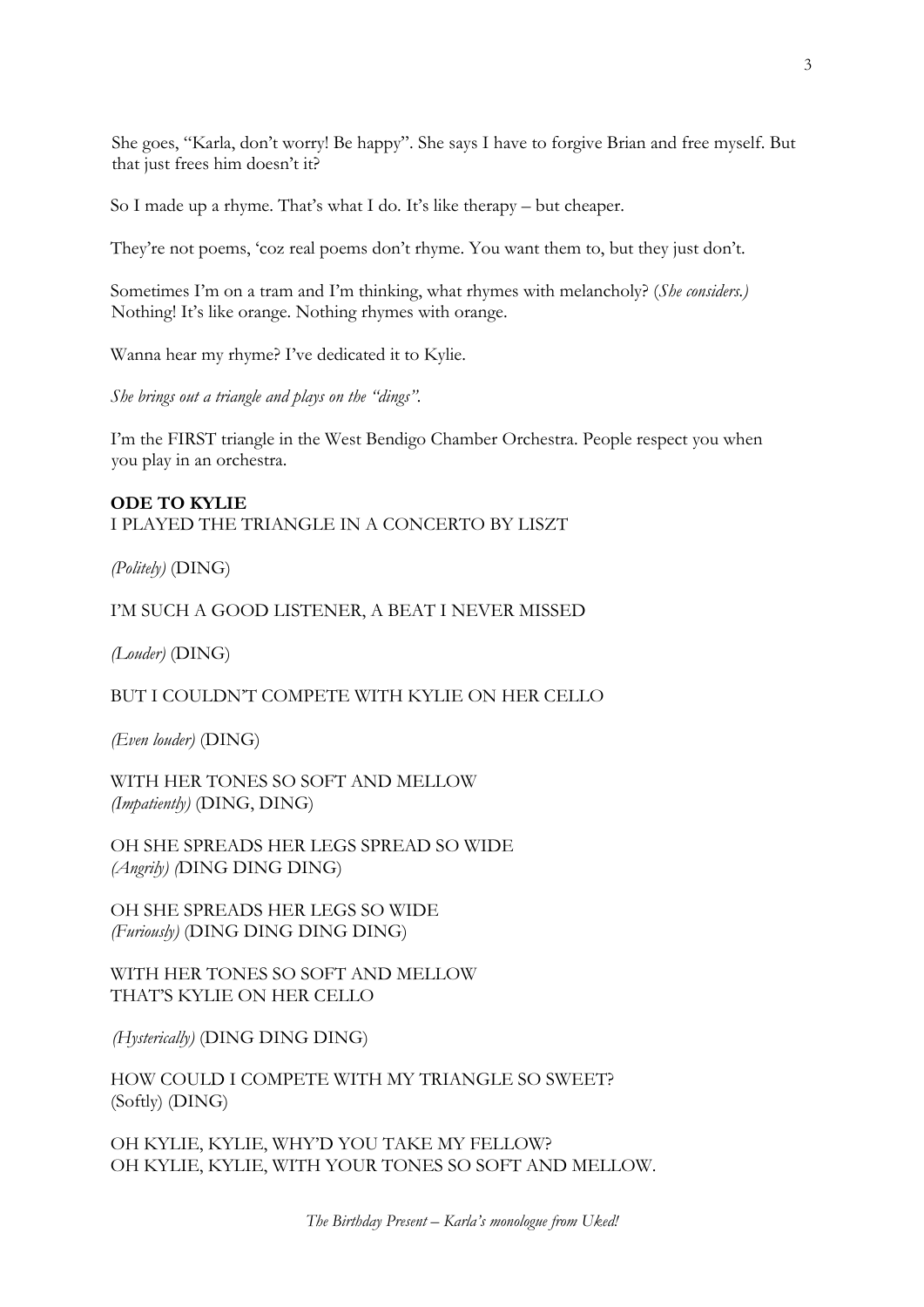# OH KYLIE, KYLIE, SO WINSOME AND SO WILEY, I HOPE THAT YOU GET TERMITES IN YOUR F-HOLE!

# *(A crescendo -* DING DING DING DING.)

I took this online quiz: It matches your personality with the instrument you should play.

*She dings the triangle again.*

Voila!

*She has another sip of her drink.* 

How do you tell the difference between a violinist and a dog? *(Grinning)*. The dog knows when to stop scratching.

The others? I dunno. I guess they're that tech savvy. Or they're sick of Zoom.

I rang Leonie. To invite her, coz I didn't have her email. You know Leonie?. Blonde, Tall. She works with me in the packing room.

I go, "Wanna get all b and t with a g and t?"

That's bitter and twisted.

But Barry, that's her husband, said she's in Bhutan – where all the happy people are.

That's what people do now. They don't retire. They travel and take pictures of their food.

Have you been – to Bhutan? Maybe I'll go to Bhutan? Can't stay in the orchestra now. Not with *(she spreads her legs) KYLIE!*

*(Brightly)* So I'll have Sundays free.

*She thinks of lonely Sundays.* 

Maybe I'll go to church? Or synagogue. Are you religious? My family's Greek orthodox, but I've got a thing about the Sabbath. Ever since I saw *Fiddler on the Roof. (She sings)* Tradition! Sunrise! Sunset!

Every Friday night, the whole family around the table – together! Lighting the candles! So romantic! Instead of Friday night with chips, a DVD - and Mum.

Do you think it's crazy? I'm like, I don't know, Karla. Maybe I just like certain parts of the culture? Maybe I don't have to be religious? I can just take on bits. Bits of this and bits of that – like a pastiche.

I told Mum, and she goes, "In this life, Carlotta," – wow, I love it when she philosophises like that: it really settles me – "In this life, you will think you are many things. But one day, you will find where you belong."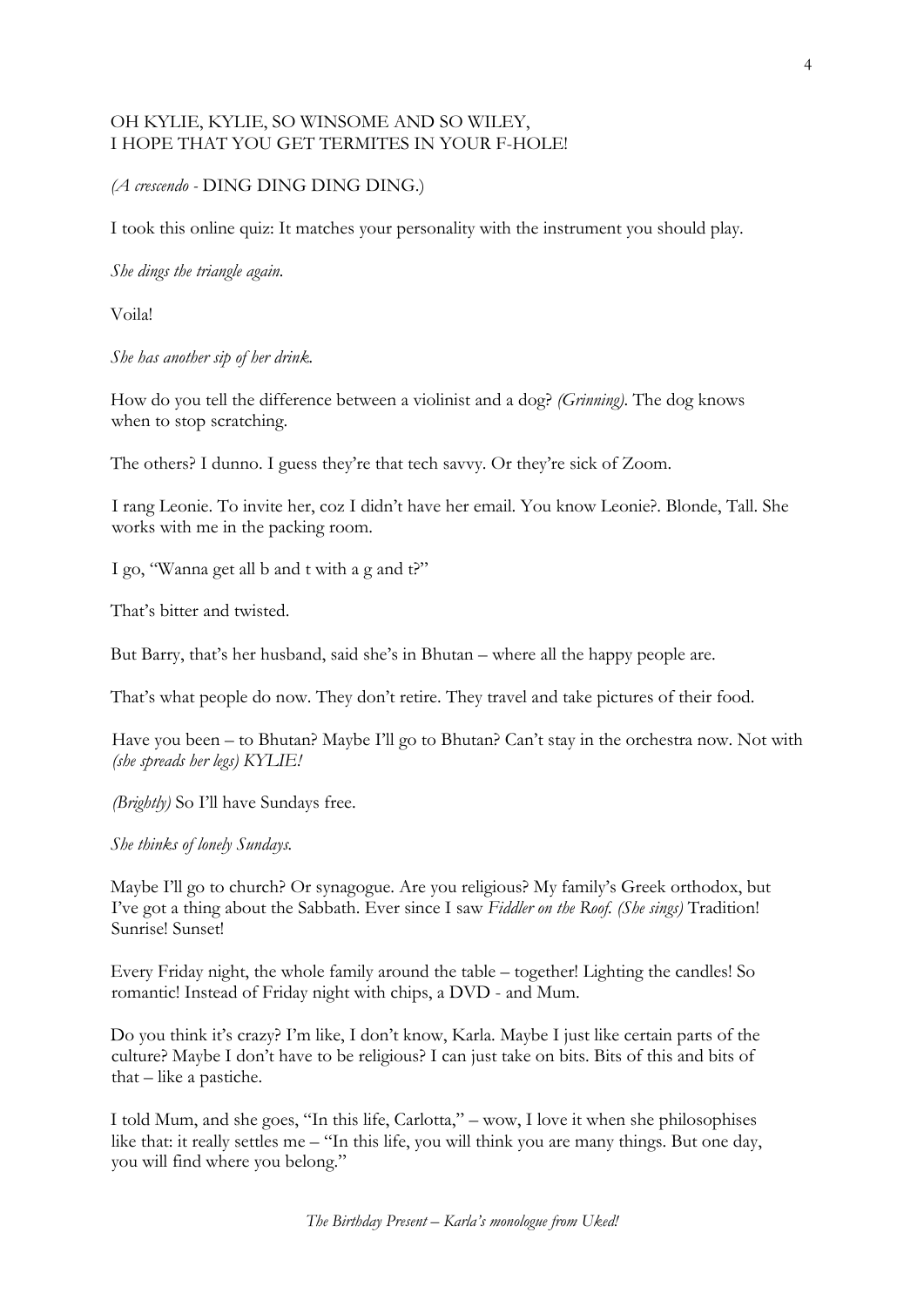#### *She exhales wearily*

That's my real name. Carlotta. Like a lotta cars. CARLOTTA! I changed it last year, to Karla, with a K. Like a Kardashian.

Maybe I'll go to Bhutan and be a Buddhist. They say meditating clears the mind. My mind's a hoarder's paradise. I keep adding more junk to the pile.

*She throws off her party hat and picks up a book.* 

But sometimes, I add a bit of treasure. Like this.

*She holds up the book 'Everywhere I Look', by Helen Garner.* 

Stories by Helen Garner. Have you read it? Mum gave it to me for my birthday. There's this little love story in it – about a…ukulele.

Listen to this:

*Reading from the book.* 

"Sometimes I hold the uke on my knee, while I'm reading the paper or waiting for the kettle to boil. I love it, as I would any harmless creature."

Aw!

I told Mum, I'm gonna buy one, and she goes, "What are you gonna play, 'Frere Jacques'? Or 'Tip Toe Through the Tulips', like Tiny Tim - that guy who looked like Louis the Fourteenth and sang like a girl?"

I'm thinking, I don't know, Karla, maybe it's too weird? Then the guy in the shop showed me this.

*She picks up a Kala ukulele covered in Not A Violin stickers.* 

Not a violin! And check this…

It's got my name on it. See – K-A-L-A – Kala!

Meant to be! I wrote a rhyme about it.

HELEN GARNER CAN'T BE WRONG SHE'S A FAMOUS WRITER AND IF SHE GIVES THE UKE A GONG WHO AM I TO FIGHT HER?

*She examines the ukulele.* 

It's my birthday present to myself. It's a tenor. *(Singing soprano)* I used to be a soprano, *(singing tenor)* but now I'm a tenor.

5